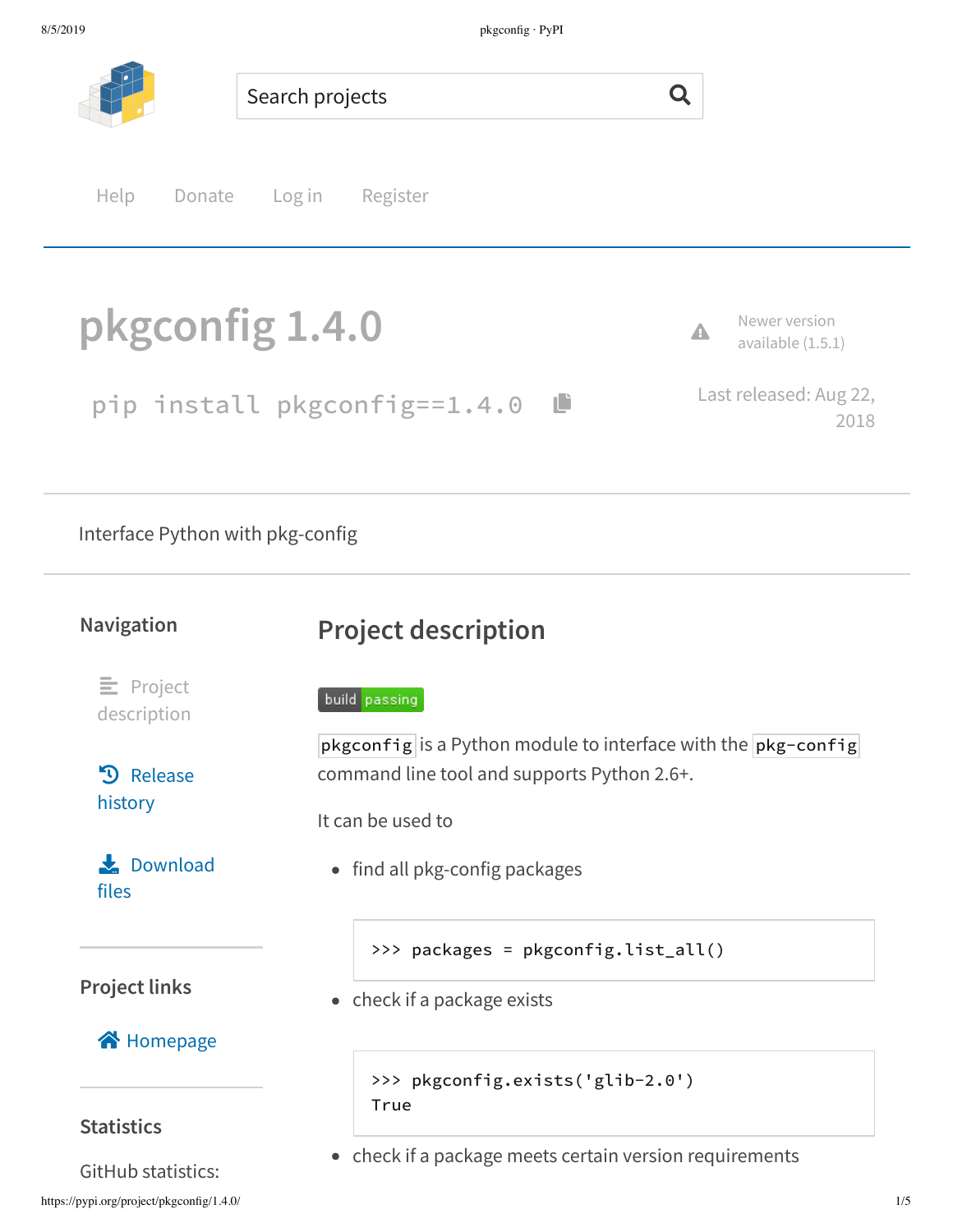```
ɕ Stars: 31
æ
```
**Forks:** 10 æ

### á **Open issues/PRs:** 4 æ

View statistics for this project via Libraries.io  $\mathbf{Z}$ , or by using Google **BigQuery**<sub>¤</sub>

#### **Meta**

**License:** MIT

**Author:** Matthias Vogelgesang **⊠** 

**Requires:** Python  $>=$ 2.6,  $!=$ 3.0 $\cdot$ \*,  $!=$ 3.1 $\cdot$ \*,  $!=3.2.*$ 

### **Maintainers**



Matthias.Vog elgesang

>>> pkgconfig.installed('glib-2.0', '< 2.26') False

query CFLAGS and LDFLAGS

'-lglib-2.0'

```
>>> pkgconfig.cflags('glib-2.0')
'-I/usr/include/glib-2.0 -I/usr/lib/glib-2.0/inclu
>>> pkgconfig.libs('glib-2.0')
```
• get all variables defined for a package:

>>> pkgconfig.variables('glib-2.0') {u'exec\_prefix': u'/usr'}

parse the output to build extensions with setup.py

```
>>> d = pkgconfig.parse('glib-2.0 gtk+-2.0')
>>> d['libraries']
[u'gtk+-2.0', u'glib-2.0']
```
The  $\mathsf{pkgconfig.parse}$  function return a dictonary of list. The lists returned are an accurate representations of the equivalent pkg-config call, both in content and order.

If  $\mathsf{pkg}$ -config is not on the path, raises EnvironmentError.

The  $\mathsf{pkgconfig}$  module is licensed under the MIT license.

## **Changelog**

### **Version 1.4.0**

- Add boolean static keyword to output private libraries as well
- Raise original **OSError** as well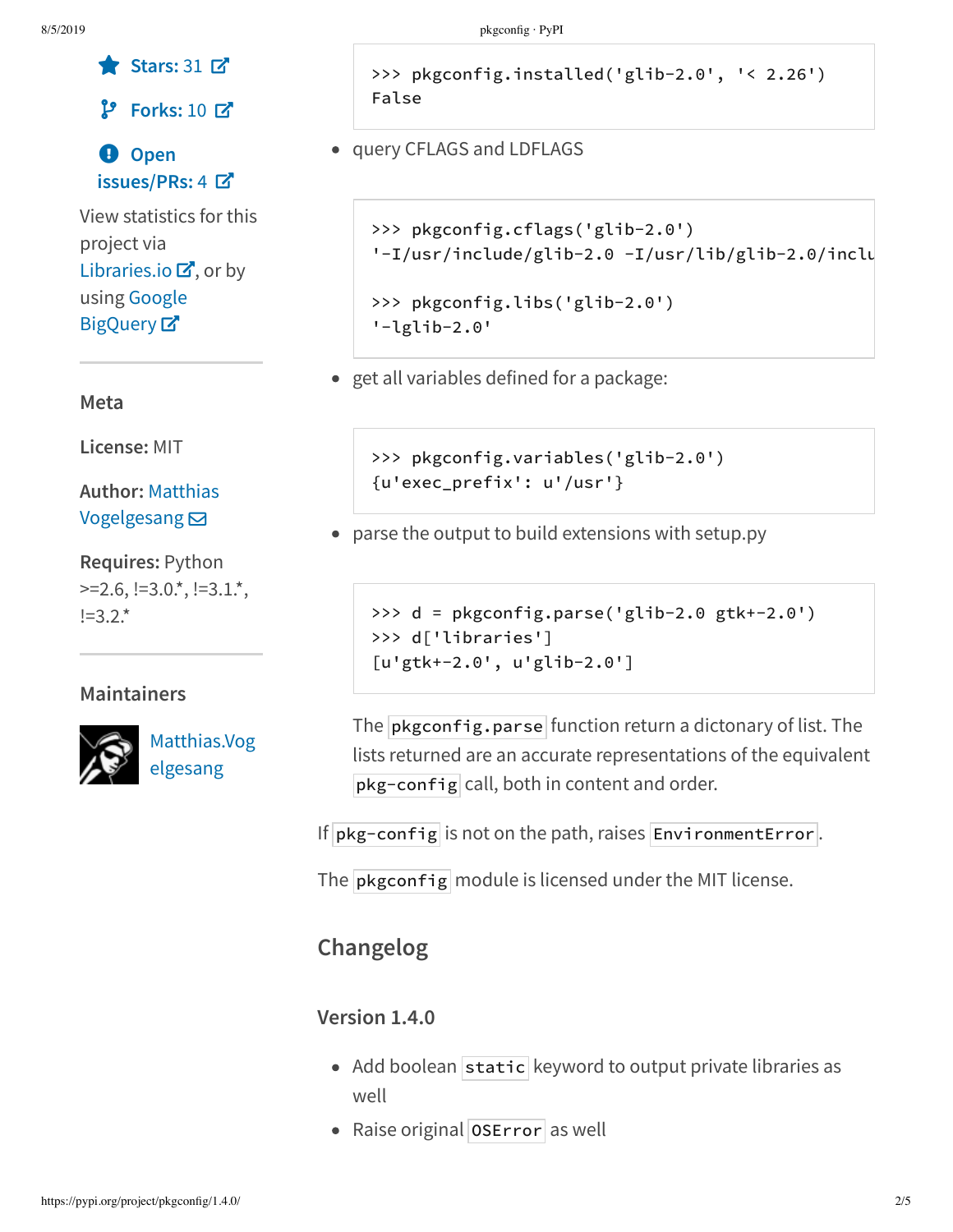#### **Version 1.3.1**

• Fix compatibility problems with Python 2.6

#### **Version 1.3.0**

- Add variables() API to query defined variables
- Disable Python 3.2 and enable Python 3.5 and 3.6 tests
- Fix #16: handle spaces of values in .pc files correctly

#### **Version 1.2.1 and 1.2.2**

Bug fix releases released on December 1st and 2nd 2016.

- $\bullet$  Include the data folder in the distribution in order to run tests
- Improve the tests

#### **Version 1.2.0**

Released on November 30th 2016.

- Potential break: switch from result set to list
- Expose –list-all query
- Added support for PKG\_CONFIG environment variable

#### **Version 1.1.0**

Released on November 6th 2013.

Multiple packages can now be parsed with a single call to .parse .

#### **Version 1.0.0**

First release on September 8th 2013.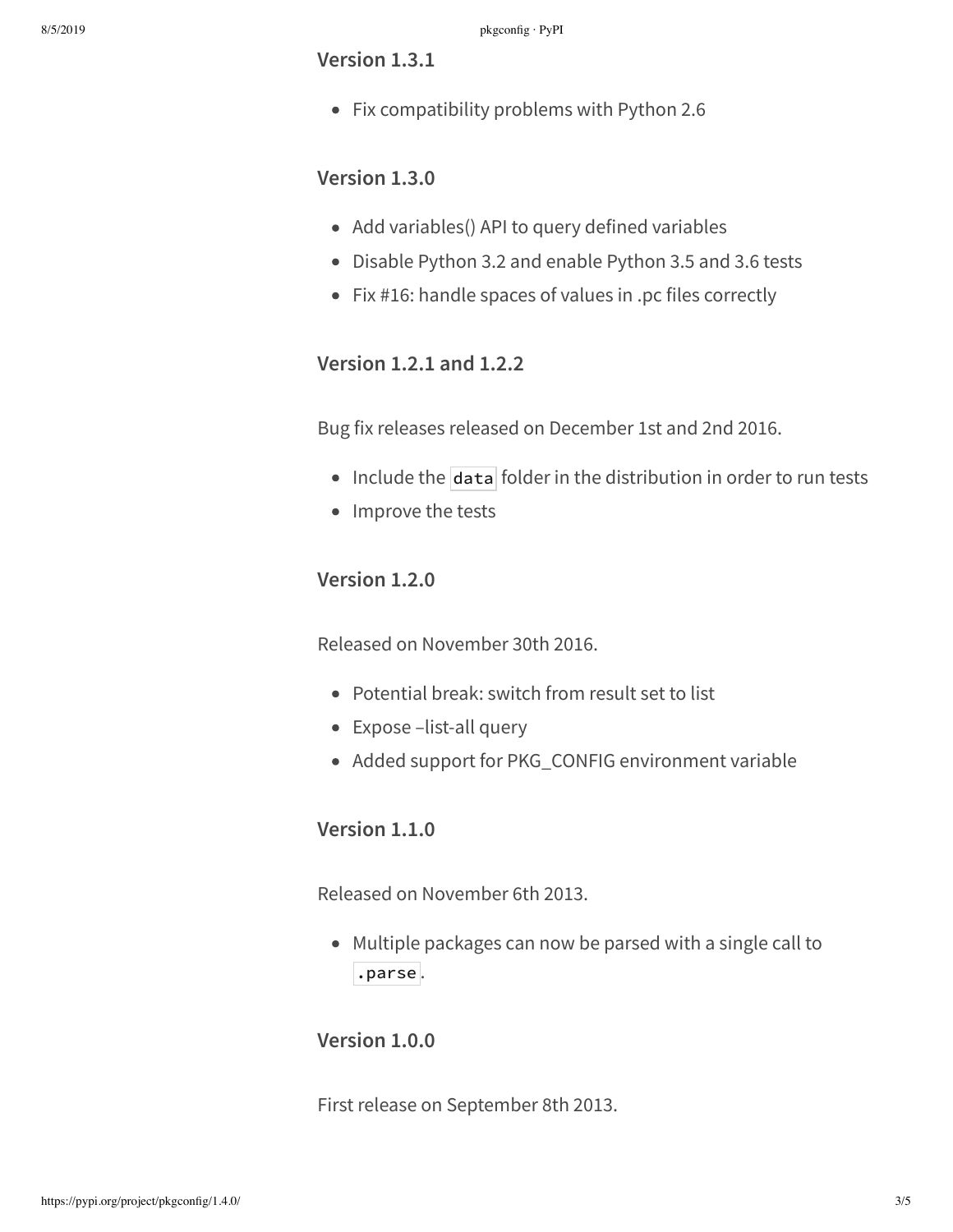8/5/2019 pkgconfig · PyPI

## **Help**

Installing packages Uploading packages User guide<sup>T</sup> FAQs

### **About PyPI**

PyPI on Twitter<sup>7</sup> Infrastructure dashboard Package index name retention 口 Our sponsors

## **Contributing to PyPI**

Bugs and feedback Contribute on GitHub<sup>C</sup> Development credits

## **Using PyPI**

Code of conduct<sup>™</sup> Report security issue Privacy policy Terms of use

#### Status: All Systems Operational

Developed and maintained by the Python community, for the Python community. Donate today!

© 2019 Python Software Foundation

**Desktop version**